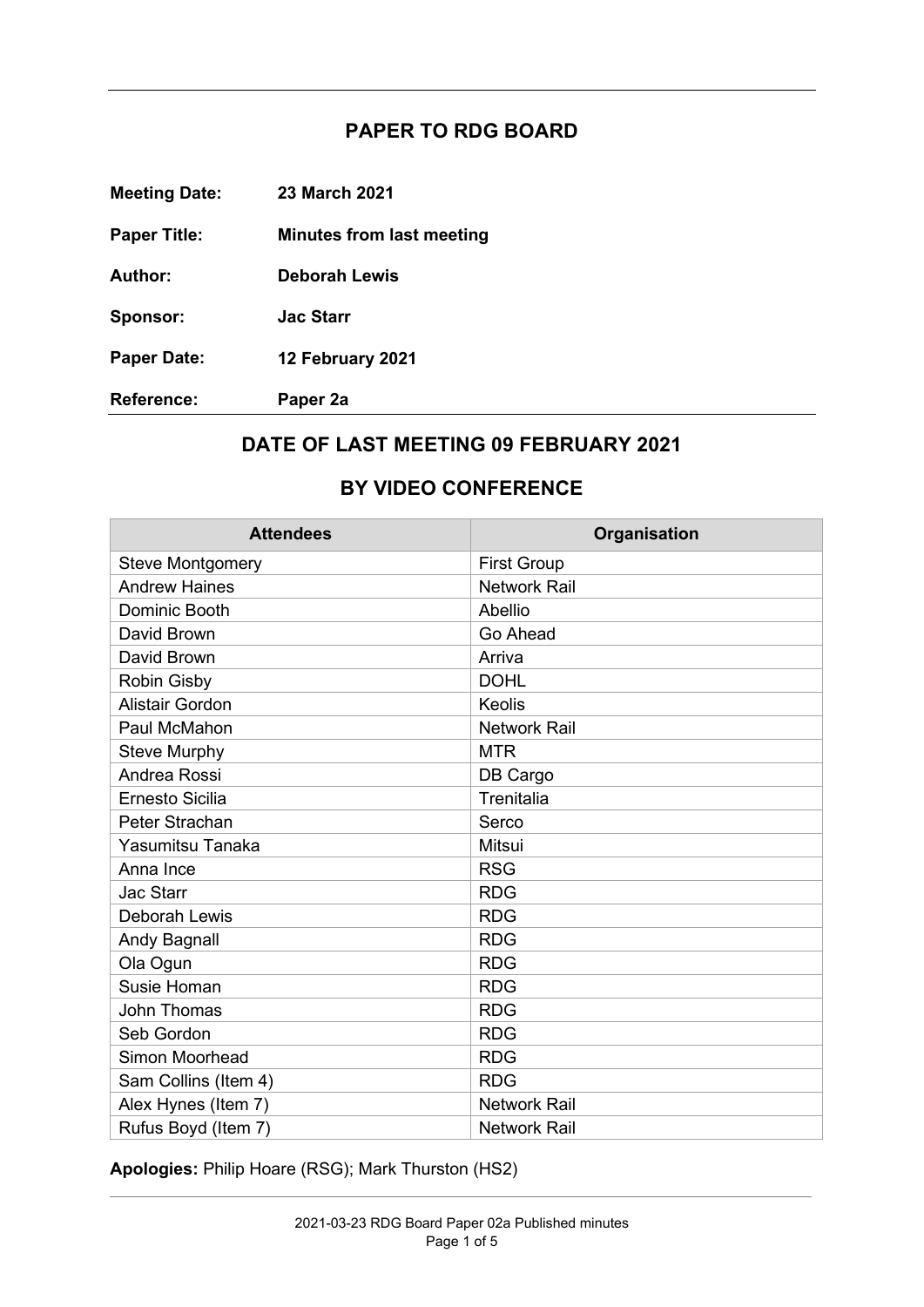## **MINUTES OF LAST MEETING**

| Item No. | <b>Approval of record</b>                                                                                        |
|----------|------------------------------------------------------------------------------------------------------------------|
|          | The Board offered condolences to all those affected by the tragic incident<br>near Surbiton on 09 February 2021. |
| 1        | The minutes were accepted as a true and accurate record of the last meeting<br>on 15 December 2020.              |
|          | Action 2012.02 was closed – Hilary Tysoe will support Andrew Meadows as<br>PSB Chair, with SM.                   |

| Item No.     | <b>RDG activity update</b>                                                                                                                                                                                                                                                                                                                                                                                                                           |     |            |
|--------------|------------------------------------------------------------------------------------------------------------------------------------------------------------------------------------------------------------------------------------------------------------------------------------------------------------------------------------------------------------------------------------------------------------------------------------------------------|-----|------------|
| $\mathbf{2}$ | In his update, Steve Montgomery (SM) noted a Rail Recovery Group has been<br>established to look at industry reform as a whole. Following up on feedback at<br>RICF SM explained there had been a lot of discussion on face coverings and<br>urged Members to provide reassurance that face masks given to front line staff<br>are compliant with Public Health England.<br>As Deputy Chair, Andrew Haines (AH) advised the Board there is a Project |     |            |
|              | SPEED conference, which is open to members, on 26 February 2021.                                                                                                                                                                                                                                                                                                                                                                                     |     |            |
|              | As part of the CEO update, Jac Starr (JS) asked members to reflect on the<br>structure and content of the CEO report and provide feedback on whether it is<br>helpful or could be reshaped.                                                                                                                                                                                                                                                          |     |            |
| 2102.01      | Members to reflect on CEO report and<br>provide feedback to JS                                                                                                                                                                                                                                                                                                                                                                                       | All | March 2021 |

| Item No. | Whole Industry Strategic Plan (WISP) Engagement                                                                                                                                                                                                                                                                                                                                                     |
|----------|-----------------------------------------------------------------------------------------------------------------------------------------------------------------------------------------------------------------------------------------------------------------------------------------------------------------------------------------------------------------------------------------------------|
| 3        | Mary Hewitt (MH) and Elaine Seagriff (ES) joined to provide an update on<br>WISP. Since inception, the initial period focused on governance and data<br>gathering, and the programme is now reaching a stage of content gathering.<br>The project team has been expanded to include secondees from TOCs and<br>MH provides a conduit to contacts and communities within RDG and operators.          |
|          | MH reflected on current capacity during the pandemic, acknowledging that<br>while a longer-term strategy may not be a priority for many at present, it does<br>need to be. Toolkits are being created to align messaging and help ensure the<br>right people are engaged. This is a new way of working and the ask is to,<br>provide resource in a secondment or advisory capacity where necessary. |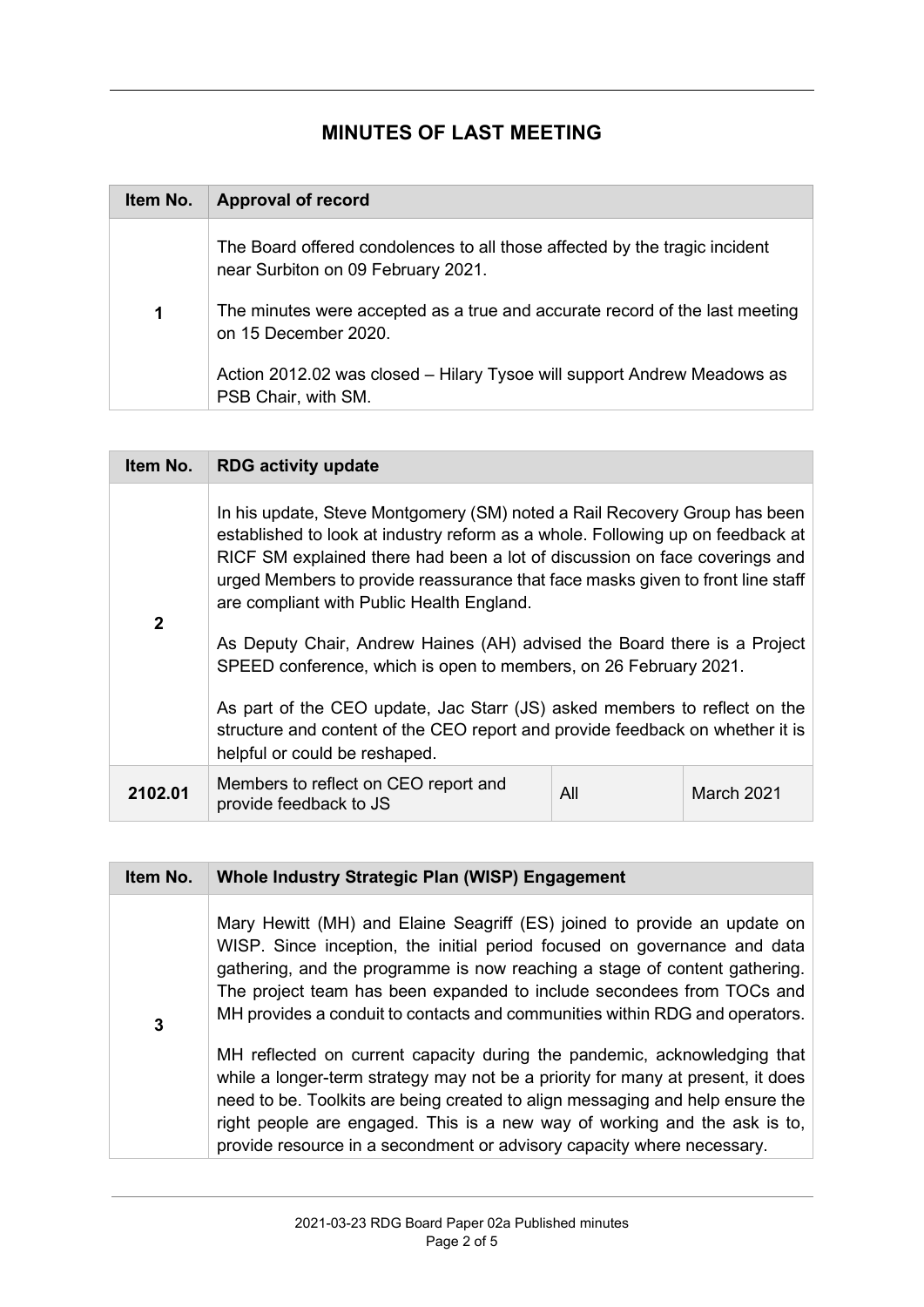| As Chair of POG, Paul McMahon advised that membership has changed, and<br>it is in a better position to support WISP. Following agreement at POG a Rolling<br>Stock Strategy Group will be established. The ToR will need to ensure the<br>correct level of input to ensure the desired outputs are achieved, and it needs<br>to have direct links to the supply chain. The new RDG People Strategy Board,<br>on which MH sits, will also provide a key forum for engagement.<br>Board agreed WISP was an important issue to revisit. AH will continue to<br>provide an update as part of his Deputy Chair's report, but a substantive item<br>will be included every three meetings, which will provide an opportunity for input<br>and to highlight concerns at an early stage. |  |
|-----------------------------------------------------------------------------------------------------------------------------------------------------------------------------------------------------------------------------------------------------------------------------------------------------------------------------------------------------------------------------------------------------------------------------------------------------------------------------------------------------------------------------------------------------------------------------------------------------------------------------------------------------------------------------------------------------------------------------------------------------------------------------------|--|
|                                                                                                                                                                                                                                                                                                                                                                                                                                                                                                                                                                                                                                                                                                                                                                                   |  |

| Item No. | RDG Business Plan and Budget 2021/22                                                                                                                                                                                                                                                                                                                                                                                                                                                                                                                                                                                                                                                                                                                                                                                                                                                                                                                                                                                                 |          |          |
|----------|--------------------------------------------------------------------------------------------------------------------------------------------------------------------------------------------------------------------------------------------------------------------------------------------------------------------------------------------------------------------------------------------------------------------------------------------------------------------------------------------------------------------------------------------------------------------------------------------------------------------------------------------------------------------------------------------------------------------------------------------------------------------------------------------------------------------------------------------------------------------------------------------------------------------------------------------------------------------------------------------------------------------------------------|----------|----------|
| 4        | Ola Ogun (OO) and Simon Moorhead (SMd) outlined the proposed 2021/22<br>Business Plan and budget for RDG. The Business Plan covers four strategic<br>priorities; core operations; recovery; reform; and transformation of RDG. SMd<br>illustrated further detail of Service Delivery costs, which account for two-thirds<br>of RDG costs, and explained how it is driving industry retailing value. OO<br>underlined that the Business Plan will remain agile.<br>The RDG budget is split into core activity costs; financing costs; major<br>programme costs (CBO & RARS); and external income. Lobbying activities are<br>ring-fenced for next year. Further to RemCo discussions, there will be no cost<br>of living rise or performance related pay rises for RDG staff this year and the<br>budget should exclude c£300k relating to cost of living for next year. The<br>budget represents a point in time and RDG will continue to monitor and<br>scrutinise the cost base. Board approved the Business Plan for 2021/22, the |          |          |
|          | full RDG budget for FY 2021/22 and the membership fees.                                                                                                                                                                                                                                                                                                                                                                                                                                                                                                                                                                                                                                                                                                                                                                                                                                                                                                                                                                              |          |          |
| 2021.03  | OO to follow up with Andrea Rossi on<br>freight levy costs                                                                                                                                                                                                                                                                                                                                                                                                                                                                                                                                                                                                                                                                                                                                                                                                                                                                                                                                                                           | Ola Ogun | Complete |
| 2021.04  | Business Plan slides to be circulated to<br><b>Members</b>                                                                                                                                                                                                                                                                                                                                                                                                                                                                                                                                                                                                                                                                                                                                                                                                                                                                                                                                                                           | Ola Ogun |          |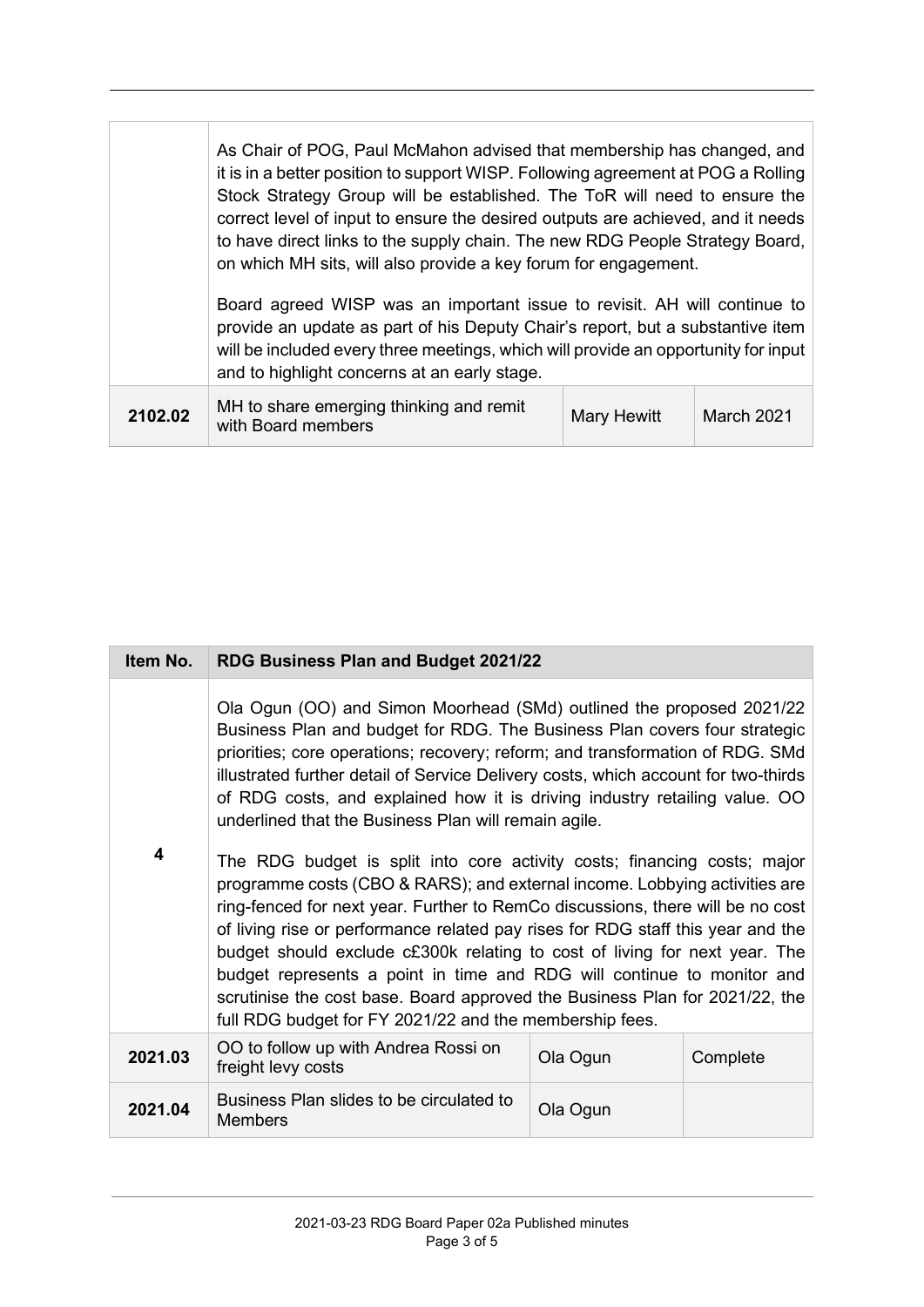| Item No. | <b>Sexual Harassment on Rail</b>                                                                                                                                                                                                                                                                                                                                                                           |
|----------|------------------------------------------------------------------------------------------------------------------------------------------------------------------------------------------------------------------------------------------------------------------------------------------------------------------------------------------------------------------------------------------------------------|
| 5        | Sam Collins (SC) presented an update on tackling unwanted sexual behaviour<br>(USB) on Britain's railways. As background, SC outlined the Rail Minister<br>request that RDG take responsibility for coordinating and leading the cross-<br>industry initiative, following the publication of the Women and Equalities<br>Committee review of the Sexual Harassment of Women and Girls in public<br>places. |
|          | USB is a nationwide problem, and the 'on train' environment can exacerbate<br>how threatening it feels. It is prevalent on the rail network especially towards<br>women. Women are modifying their behaviour to feel safe on trains and<br>sometimes avoiding train travel altogether in order to feel safe. Incidents are<br>continuing to be reported throughout the pandemic.                           |
|          | RDG is developing a national public awareness campaign, to reassure<br>passengers that the industry cares and is working to tackle USB. The campaign<br>is being guided by the marketing team and will complement the wider industry<br>recovery campaign to give people confidence to travel.                                                                                                             |
|          | RDG is building a suite of training and awareness materials for rail employees,<br>noting the vital role that frontline staff can play, as seen in the support they now<br>provide in suicide prevention. Longer term work will also focus on the wider<br>station environment.                                                                                                                            |
|          | The Board commended the work to date and agreed on the importance of the<br>initiative. AH advised NR will join the steering group.                                                                                                                                                                                                                                                                        |

| Item No.        | <b>Health of the Supply Chain</b>                                                                                                                                                                                                                                                                                                                                                                                                                                                                                                                                                                                                                                                                                                             |           |                  |
|-----------------|-----------------------------------------------------------------------------------------------------------------------------------------------------------------------------------------------------------------------------------------------------------------------------------------------------------------------------------------------------------------------------------------------------------------------------------------------------------------------------------------------------------------------------------------------------------------------------------------------------------------------------------------------------------------------------------------------------------------------------------------------|-----------|------------------|
| $6\phantom{1}6$ | Anna Ince (AI) outlined the high level results of the repeated Act Now supply<br>chain survey. 399 companies responded by January 2021, compared with 442<br>companies who responded in May 2020. The results acknowledge supply chain<br>health has improved since May, but there is still a lot of work to do. Cash flow<br>remains the most important priority for ensuring short-term survival and pipeline<br>visibility is the most important factor for medium/ long term success. All<br>acknowledged the agility of NR in paying the supply chain during the pandemic.<br>The availability of labour and skills in both the short-term and long-term is<br>increasingly important. The full report will be published in a few weeks. |           |                  |
| 2102.05         | AI to send Andrew Haines and Ernesto Sicilia<br>the full survey result report                                                                                                                                                                                                                                                                                                                                                                                                                                                                                                                                                                                                                                                                 | Anna Ince | February<br>2021 |

**Item No. Rail Revenue Recovery Group (RRRG)**